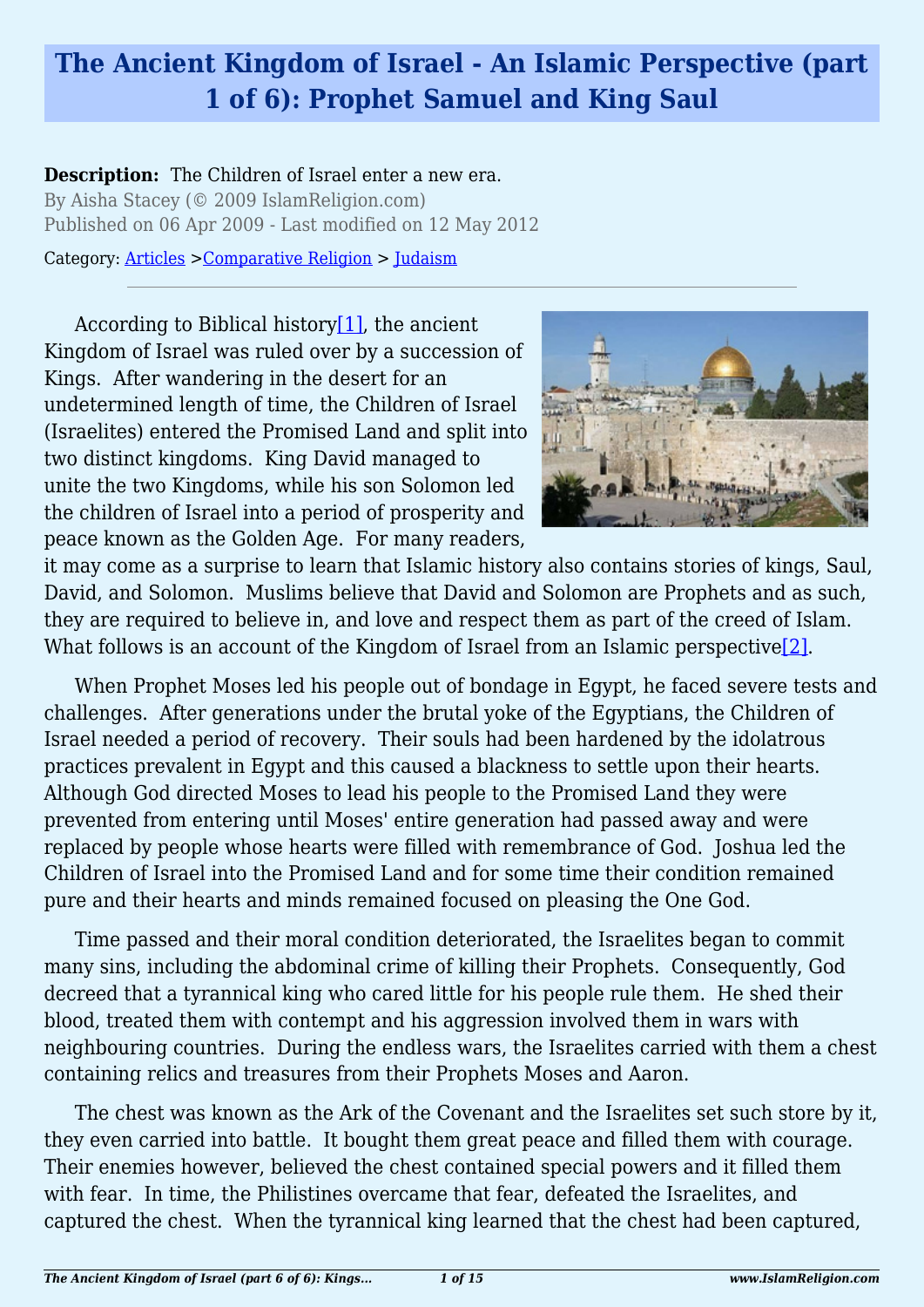he collapsed and died. The children of Israel remained lost, like sheep without a shepherd until God sent Prophet Samuel to guide them back to the true path- to worship One God, without partners, sons, daughters, or rivals.

# **Appoint for us a King**

Disheartened by the loss of their power the Israelites beseeched Prophet Samuel to appoint for them a king. They asked for a strong man to lead them back to power and prosperity but Samuel was wary of their promises and pleas. He feared that their blackened hearts would not allow them to fight for the sake of God. Samuel was a wise man and he prayed that God direct him to a man suitable to be the King of the Israelites. God chose Saul (Talut) to be the King and informed Prophet Samuel that he would recognise this pious young man.

Saul was a tall, well-built young man who worked with his father on a farm. One day when some donkeys wandered away from the farm Saul and a servant went in search of them. The search led them into Prophet Samuel's town. Saul was a wise man who took his servants advice and approached Prophet Samuel about the loss of the donkeys. Samuel recognised him immediately as the future king and assured Saul that the donkeys were already being returned to his father. Prophet Samuel informed Saul that God had chosen him to be the King of the children of Israel.

Saul was shocked and amazed, he immediately responded by saying that he was not worthy of such an honour because he was from the tribe of Benjamin, a lowly tribe that most Israelites considered unworthy for such greatness. Prophet Samuel explained that this was of no consequence since God had already decreed that Saul be the King. Samuel presented Saul to the Israelites saying , **"Indeed God has appointed Saul (Talut) as a king over you." (Quran 2:247)**

The children of Israel's immediate reaction was to complain. Even though they had begged God for mercy and deliverance from oppression, they responded contemptuously towards both the pious young man, whose heart was filled with love for the One God, and Prophet Samuel. They said, **"How can he be a king over us when we are better fitted than him for the kingdom, and he has not been given enough wealth." (Quran 2:247)**

The Israelites' hearts had once again become hardened and diseased. They were concerned with wealth and status rather then piety, and found fault with God's chosen leader. Although Saul had neither wealth nor status, God had blessed him with knowledge and stature. Prophet Samuel tried to reason with them. He said, **"Verily, God has chosen him above you and has increased him abundantly in knowledge and stature. And God grants His Kingdom to whom He wills**.**" (Quran 2:247)** However the Israelites continued to complain and object asking for a sign from God that Saul was indeed fit to be their king.

God, in His infinite mercy and wisdom, decided to provide the Israelites with the sign (or miracle) they demanded. God instructed the angels to return the Ark of the Covenant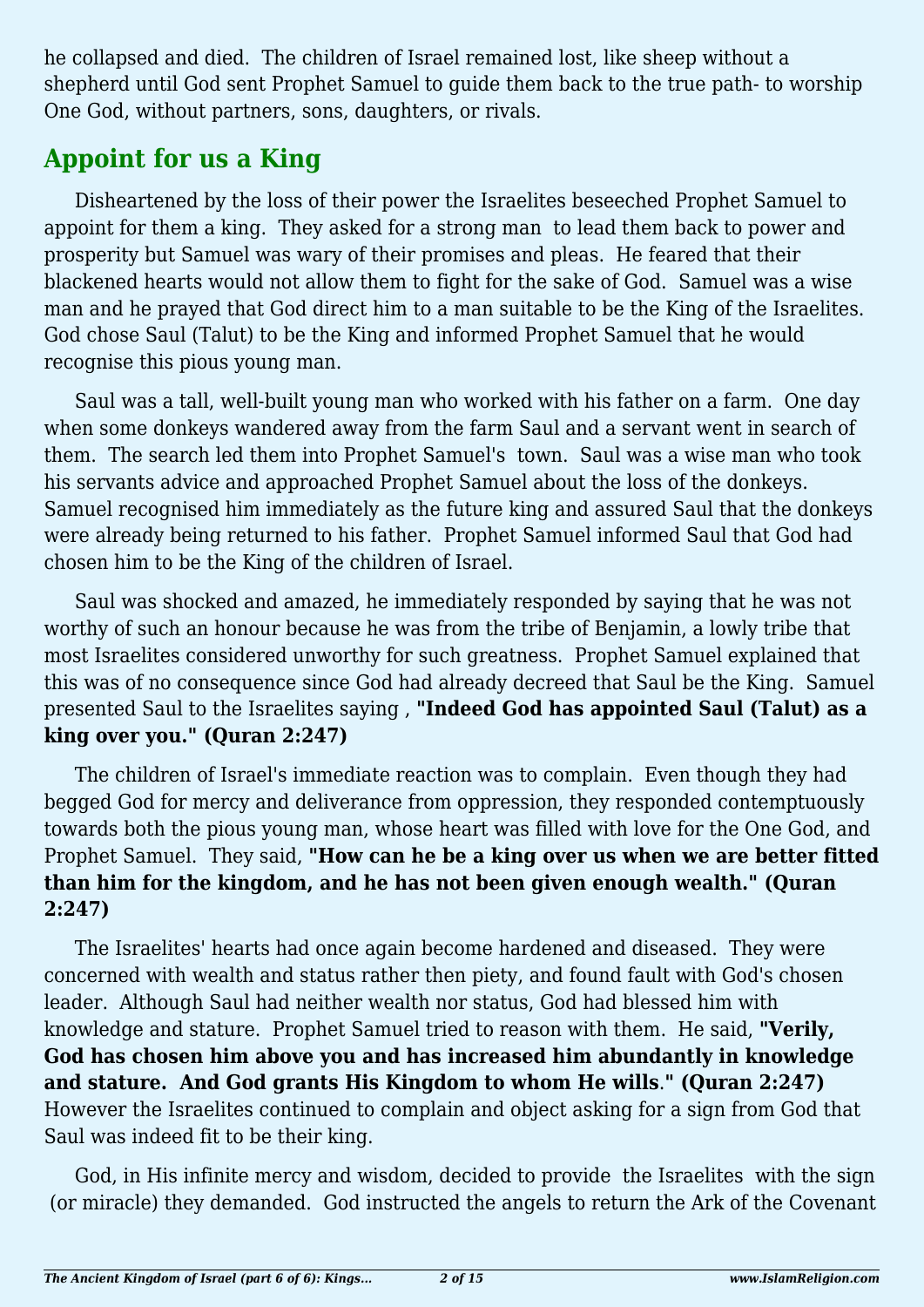that had been captured by the Philistines. God not only returned their beloved wooden chest, filled with the relics of the past but He added tranquillity to its contents.

**"And their Prophet (Samuel) said to them: Verily! The sign of His Kingdom is that there shall come to you a wooden box, wherein is** *Sakinah* **(peace and reassurance) from your Lord and a remnant of that which Moses and Aaron left behind, carried by the angels. Verily, in this is a sign for you if you are indeed believers." (Quran.2:248)**

Saul was officially appointed King. He established and prepared an army in order to take back the lands stolen from the children of Israel. However, Saul insisted that his army only comprise of courageous and pious men. The men under Saul's command would be those whose hearts were filled with love for the One True God.

Endnotes:

<span id="page-2-0"></span>[\[1\]](#page-0-0) (http://www.fordham.edu/halsall/ancient/asbook06.html#The%20National%20Monarchy)

<span id="page-2-1"></span>[\[2\]](#page-0-1) Based on the work of Ibn Kathir, Stories of the Prophets.

# **The Ancient Kingdom of Israel (part 2 of 6): Saul Recruits an Army**

**Description:** Tests and trials mould a fighting force. By Aisha Stacey (© 2009 IslamReligion.com)

Published on 13 Apr 2009 - Last modified on 25 Aug 2009

Category: [Articles](http://www.islamreligion.com/articles/) >[Comparative Religion](http://www.islamreligion.com/category/68/) > [Judaism](http://www.islamreligion.com/category/72/)

Prophet Samuel informed the Children of Israel (Israelites) that the pious young man known as Saul would be their king and leader. As was the way of the Children of Israel at the time, they complained, and asked for a sign from God. God, in His infinite wisdom granted them a sign that was unmistakable. The angels returned the Ark of the Covenant, captured by the Philistines, to the Children of Israel. With hearts full of peace, the Israelites accepted Saul as their King.



Saul however, recognised that the Israelites were a people who had strayed very far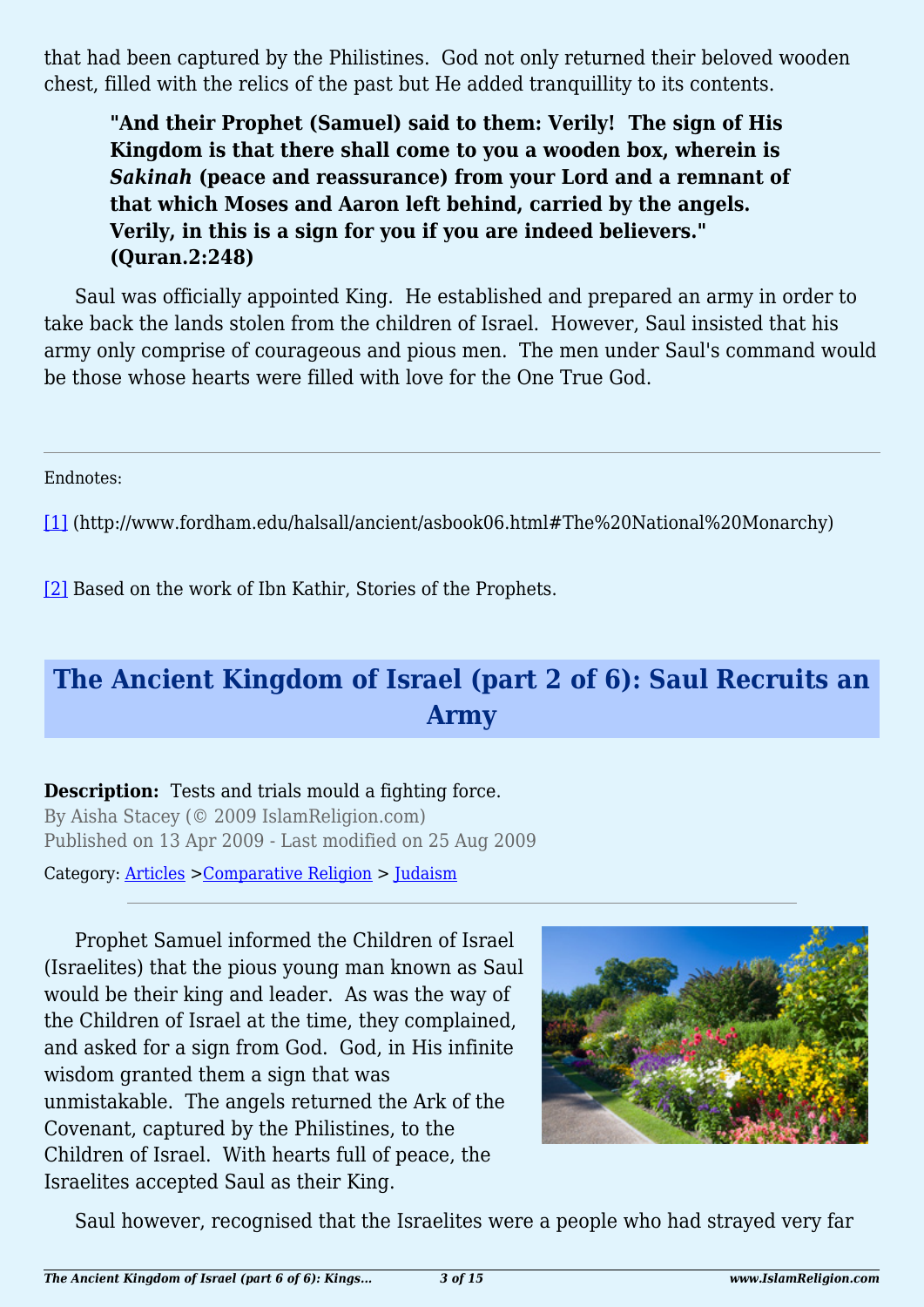from piety and goodness. Some time passed and Saul decided to form an army, in order to reclaim the lands and homes conquered by the Philistines. Saul needed to be confident that his fighters were pure of heart and focused on fighting bravely for the sake of God, so he decided to take the men who had volunteered through a series of tests. He was not looking for large numbers of fighting men; rather he wanted pious, courageous men who would be able to face trial and hardship, without complaint, or lack of faith.

The scholars of Islamic history estimate that Saul's army comprised of 80,000 men. It is however important to understand that Saul was not interested in strength of numbers, he was looking for strength of heart, and patience. He ordered that only men free from responsibilities should join. Those engaged in building homes, those about to be married and those preoccupied with business were ordered not to join. King Saul tested his army by marching them through the desert until they were exhausted and extremely thirsty. When they reached a river and saw water in front of their eyes, Saul said to them, *do not drink*. He informed them that whoever drank from the river would no longer be part of the army.

#### **"Then when Saul set out with the army, he said: "Verily! God will try you by a river. So whoever drinks thereof, he is not of me, and whoever tastes it not, he is of me, except him who takes (thereof) in the hollow of his hand." Yet, they drank thereof, all, except a few of them." (Quran 2:249)**

King Saul instructed his men to either, not drink at all, or if necessary to take only one handful. Seventy six thousand men drank from the river; therefore, Saul was left with an army of 4000. Saul was satisfied, he wanted men able to resist temptation, and with strong resolve, even in the face of hardship. Soon however, they faced another severe test. Saul's army sighted the enemy on the other side of the river. They crossed the river and were face to face with the army of the Philistines.

### **"So when he had crossed it (the river), he (Saul), and those who believed with him, said: "We have no power this day against Goliath and his hosts." But those who knew with certainty that they were to meet their Lord, said, "How often a small group overcame a mighty host by God's Leave?" And God is with the patient ones." (Quran 2:249)**

The size of Goliath's army filled many of the 4000 with fear. However, those who knew with certainty that they were fighting for the sake of God stood firm, and said to their companions, "How often, in past battles has a small army overcome a larger one, by the permission of God?" Most of Saul's army looked with fear at the army of the Philistines. Many of the soldiers refused to go on. In the end, Saul was left with just over 300 fighters. They had faced a series of tests and out of the original 80,000 only 300 remained.

#### **"And when they advanced to meet Goliath and his forces, they invoked "Our Lord! Pour forth on us patience and make us**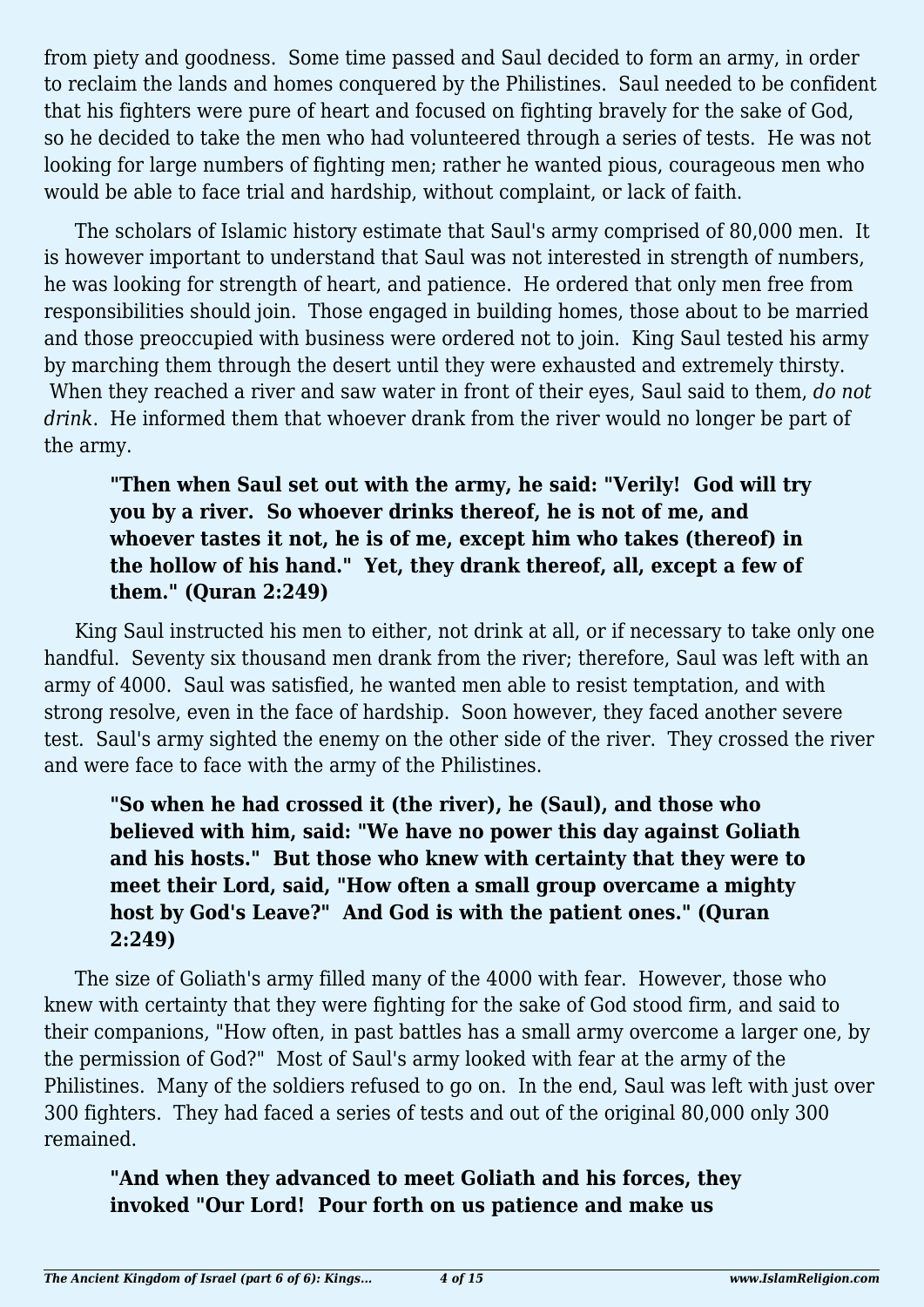#### **victorious over the disbelieving people." (Quran 2:250)**

At that moment, when the small band of comrades faced Goliath, they looked into the distance at the vastness of the army before them, and put their trust in God. They beseeched Him to cover them with patience and to give them victory over the disbelieving people. Saul's army was small, but each man possessed a will of iron. Goliath, the tall, massive leader of the Philistines, marched toward the 300, who now faced yet another test of courage and trust in God.

When the armies stood facing each other, Goliath challenged any soldier from King Saul's army to single combat. Although Saul's men were the best from among the Children of Israel, they looked at Goliath with fear and trepidation. No man was willing to take up the challenge. Saul offered his beautiful daughter in marriage to the man who would take up the offer but still no one stepped forward. Then to everyone's amazement a young man volunteered. The Philistines roared with laughter and even the members of Saul's army shook their heads in disbelief.

King Saul saw that the youth was little more than a child, small in stature and armed only with a slingshot. He called for volunteers again, but not one soldier could match the bravery of the young man. The youth spoke in his own defence, relating that he had, on previous occasions, killed both a lion and a bear while guarding his father's flock of sheep. Saul remembered the tests of patience he had put his army through and saw before him a youth who embodied the fine qualities of courage, patience, and above all, total trust in God. Saul agreed to let David, a youth from the town of Bethlehem, face the giant Goliath in mortal combat.

### **The Ancient Kingdom of Israel (part 3 of 6): Prophet David**

**Description:** David Kills Goliath and Gains a Kingdom. By Aisha Stacey (© 2009 IslamReligion.com) Published on 20 Apr 2009 - Last modified on 04 Oct 2009

Category: [Articles](http://www.islamreligion.com/articles/) >[Comparative Religion](http://www.islamreligion.com/category/68/) > [Judaism](http://www.islamreligion.com/category/72/)

King Saul took his army through a series of tests in order to assure that his fighting force was made up only of pious yet strong willed men. From an initial recruitment of 80,000, the army that faced Goliath and the Philistines was a mere 300. Goliath challenged any man from King Saul's army to single, mortal combat, but the only volunteer was a small, agile youth named David. [\[1\]](#page-6-0) When it became clear to King Saul that no other man was willing to



<span id="page-4-0"></span>volunteer, he gave the young David permission to face the giant Goliath. Goliath roared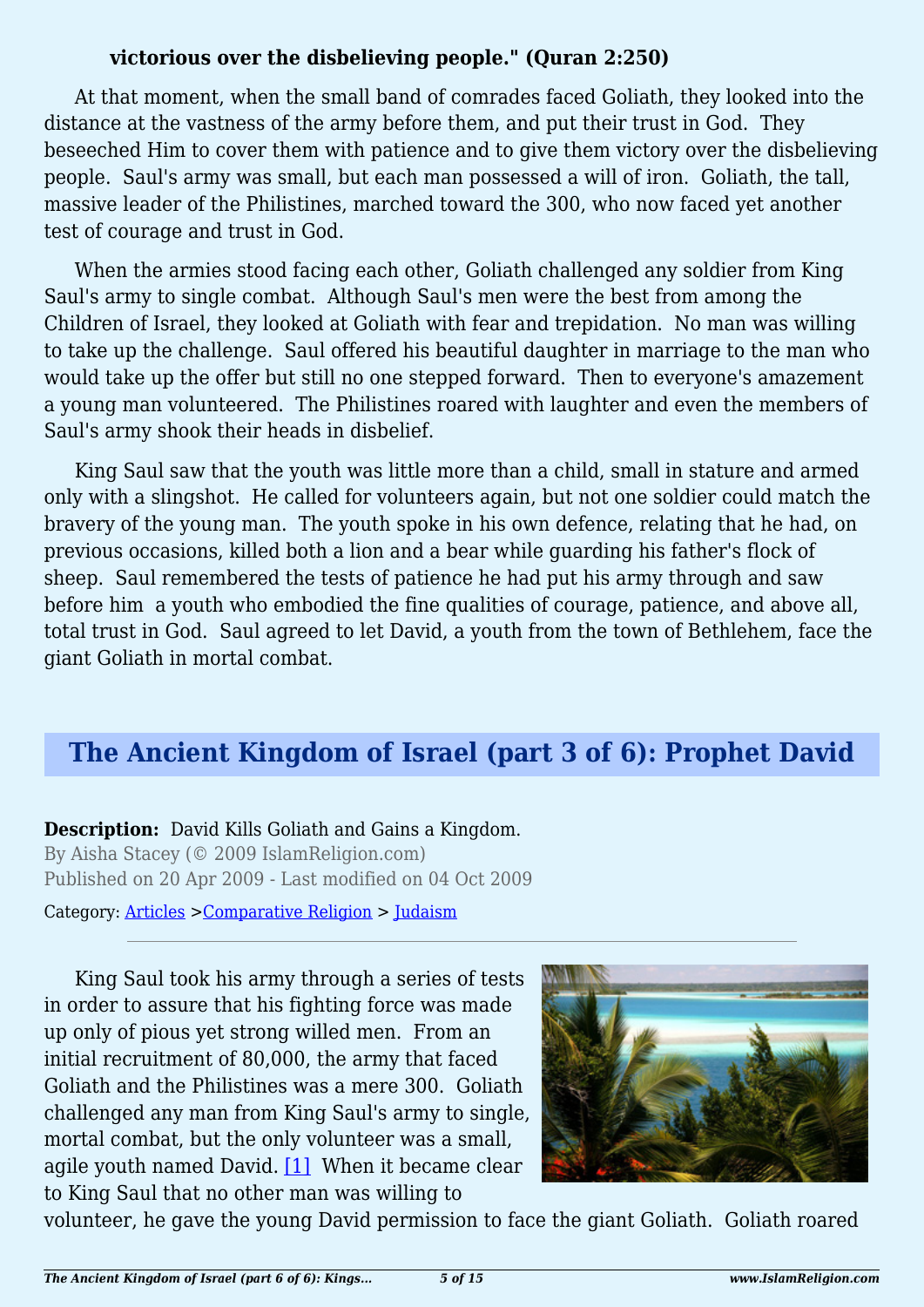with laughter at the sight of the small youth, and even Saul's own army looked incredulously at the sight.

King Saul wanted to dress David in armour and supply him with weapons however, the youth refused. He bent down, picked up a handful of pebbles, and put them in the leather pouch he wore over his shoulder. David strode towards Goliath armed with only a sling shot. Saul was worried, but David reassured him by saying that God protected him on previous occasions from attacks by a bear and a lion while he was guarding his father's sheep. David was confident that God would protect him once again, now that he was facing a brutish giant man.

When Goliath set eyes on the lean young man armed only with a small slingshot, he roared with laughter. David calmly took a pebble from his pouch, placed it in his slingshot, and took aim. The pebble flew across the divide between them with the speed and accuracy of a well-aimed arrow. It hit Goliath on the head with great force. The giant man staggered and blood poured from the wound, he did not even have time to unsheathe his sword before he fell to the ground dead. The army behind Goliath gasped in horror mingled with disbelief and turned their backs on the battlefield. Children of Israel surged forward to reclaim the honour lost to the army of Philistines years before.

**"So they routed them by God's Leave and David killed Goliath, and God gave him (David) the kingdom (after the death of Saul and Samuel) and Prophethood, and taught him of that which He willed. And if God did not check one set of people by means of another, the earth would indeed be full of mischief. But God is full of Bounty to mankind and all that exists." (Quran 2:251)**

### **Prophet David's Miraculous Qualities**

At the time of fighting Goliath, David was not yet a Prophet, but after the deaths of King Saul and Prophet Samuel, he was endowed with both a kingdom and prophethood. God gave David the wisdom and the knowledge necessary to lead an empire and more importantly to lead his people, the Children of Israel, on the straight path, worshipping One God. God empowered all of His Prophets with attributes indicating their prophethood and Prophet David was given miracles and unique qualities. David was given a beautiful voice. It is said that when he recited from the book of Psalms, (known in Islam as the Zaboor) the creation around David glorified God along with him. One of the unique things about Prophet David was that he understood the language of the animals and the birds.

### **"Verily, We made the mountains to glorify Our Praises with him (David) in the** *afternoon* **and** *morning***. And (so did) the birds assembled: all with him (David) did turn to God and glorify His Praises." (Quran 38:18-19)**

Prophet David was also given another miracle. Iron would become soft in his hands; He could mould it to whatever shape he desired. Humans of that time had iron but the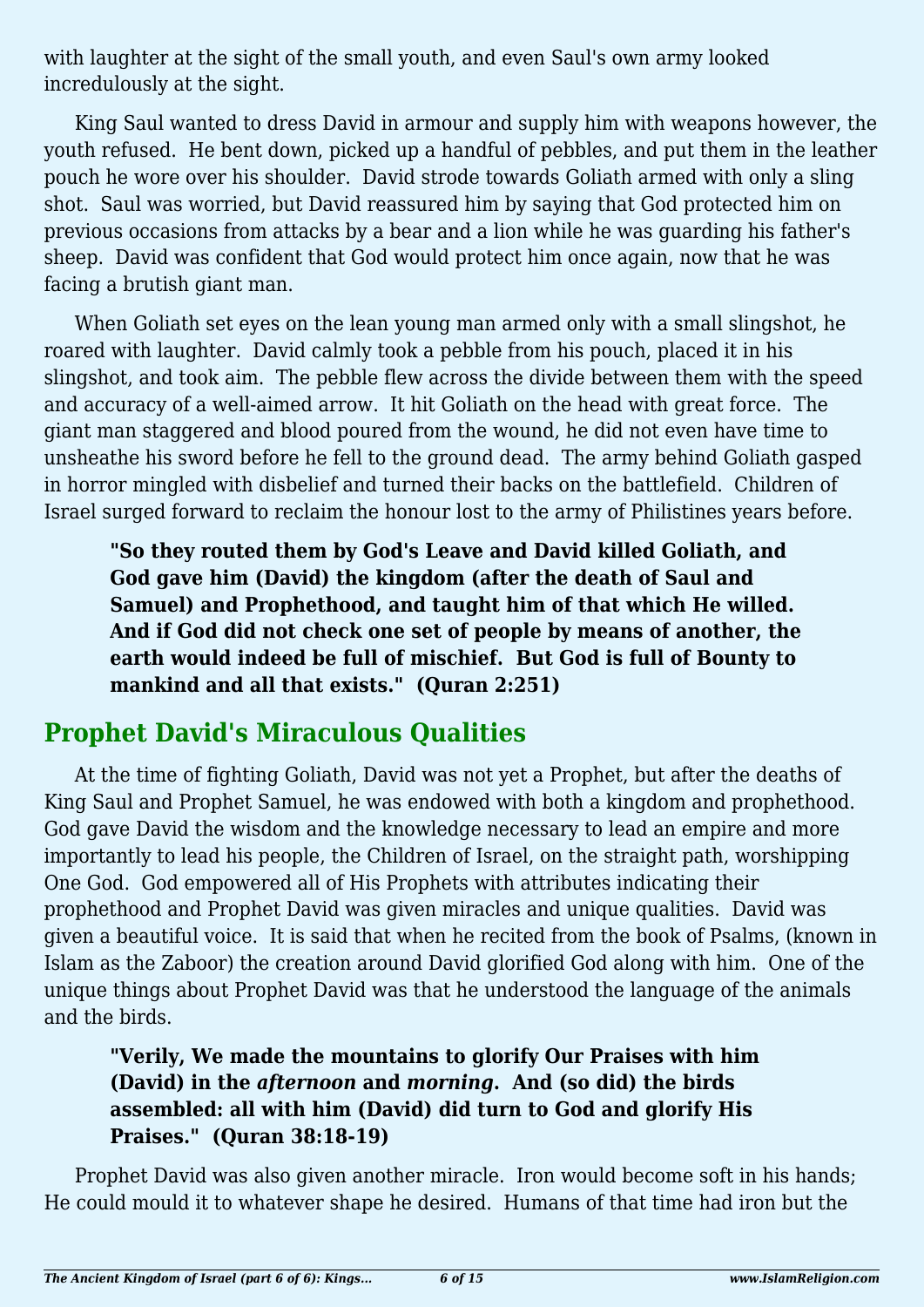process of using it and softening it was very difficult. God taught David a new way of making shields and body armour. Before David's invention of linking iron together in the form of small rings, the soldiers had to wear heavy iron sheets that restricted their movements.

#### **"And We taught him (David) the making of metal coats of mail (for battle), to protect you in your fighting. Are you then grateful?" (Quran 21:80)**

David was known for his piety and devotion to worshipping One God, and he fasted every other day. Prophet Muhammad, may the mercy and blessings of God be upon him, is said to have told his companions that, **"The most beloved fasting to God was the fasting of Prophet David, he used to fast alternate days. And the most beloved prayer to God was the prayer of David, he used to sleep the first half of the night, and pray for one third of it and again sleep for a sixth of it."**[\[2\]](#page-6-1)

<span id="page-6-2"></span>David was a just and righteous leader who brought peace and prosperity to the Children of Israel. He is thought to have divided his working day into four parts. One for earning a living and rest. Prophet David did not live off the proceeds of his empire. He was a skilled armourer and he made and sold weapons to support himself and his family. The second part of the day was to pray and spend time contemplating the greatness of God. The third part was to deliver his sermons and the final part was devoted to listening to the problems and complaints of his subjects. David also appointed deputies to meet with the people in all corners of his empire.

Prophet David was blessed with a son, Solomon. **"And to David We gave Solomon. How excellent a slave! Verily, he was ever oft returning in repentance (to Us)!" (Quran 38:30)** Both men were known to be just and wise rulers. David carved an Empire for the Children of Israel and Prophet Solomon led them into a Golden Age.

<span id="page-6-0"></span>Endnotes:

[\[1\]](#page-4-0) From the Stories of the Prophets by Imam Ibn Kathir

<span id="page-6-1"></span>[\[2\]](#page-6-2) *Saheeh Al-Bukhari*

### **The Ancient Kingdom of Israel (part 4 of 6): Wisdom**

#### **Description:** God granted Prophets David and Solomon with wisdom.

By Aisha Stacey (© 2009 IslamReligion.com) Published on 27 Apr 2009 - Last modified on 04 Oct 2009

Category: [Articles](http://www.islamreligion.com/articles/) >[Comparative Religion](http://www.islamreligion.com/category/68/) > [Judaism](http://www.islamreligion.com/category/72/)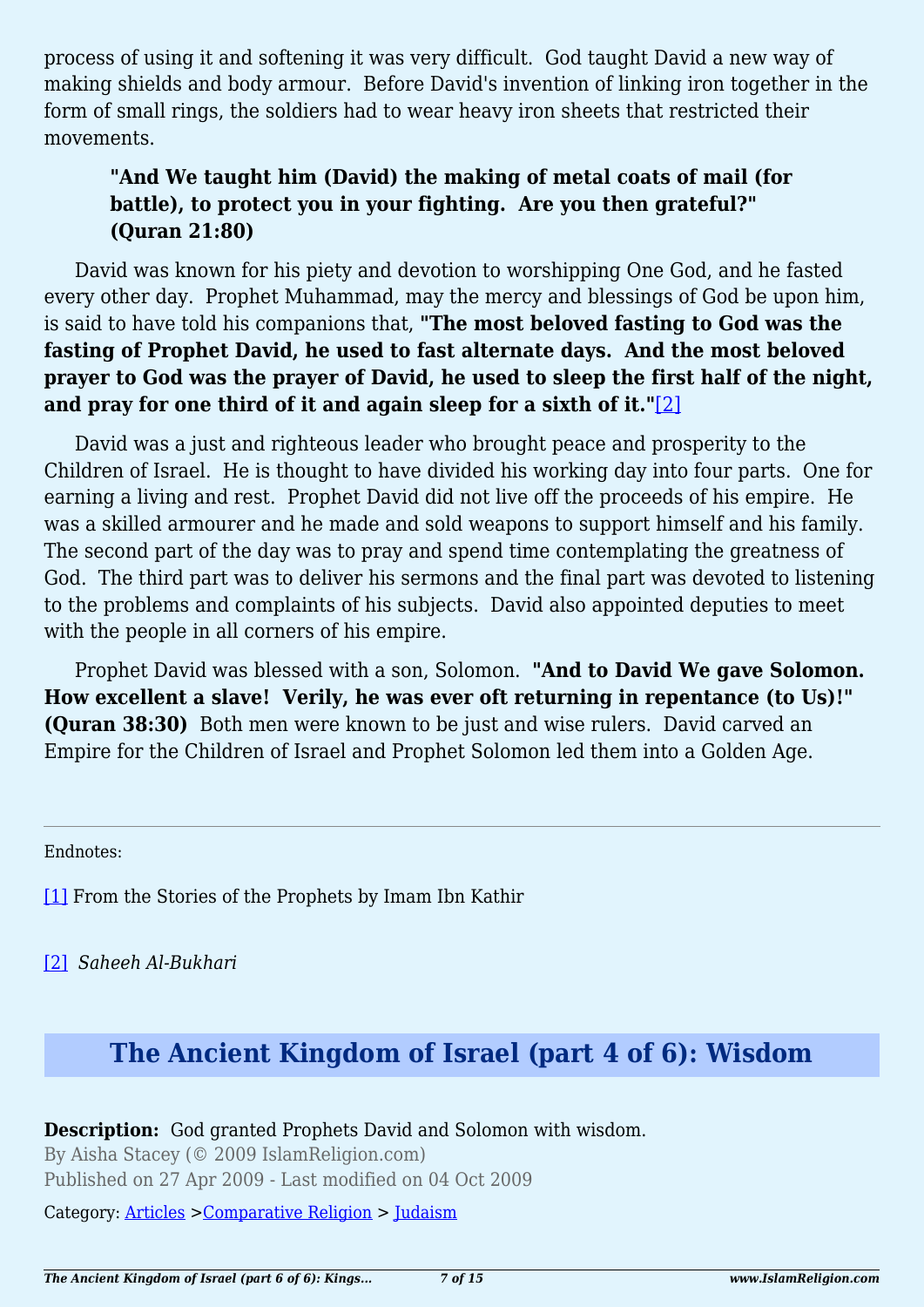#### **"And God gave him (David) the kingdom and** *AlHikmah* **(Prophethood), and taught him of that which He willed." (Quran 2:251)**

In the tales from the Old Testament, and Biblical history, Prophet Solomon is often referred to as Solomon the wise, however in Islam; all the prophets are known to possess exceptional wisdom. In fact, the Arabic word *hikmah* is sometimes translated as Prophethood when in fact it means all the qualities we associate with wisdom including good judgement and the ability to run the affairs of people and deal with them justly. God prepares and



<span id="page-7-0"></span>moulds the character of all His Prophets, however both David, and his son Solomon were known to be exceptionally wise men. Solomon displayed wisdom at an early age and even advised his father, but Prophet David's early adulthood was spent gaining knowledge and life experience.[\[1\]](#page-9-0) Gradually God steered the course of their lives. David made mistakes, but he learned from them. The knowledge and wisdom of these two men continues to have an affect on Islamic judgement and counsel.

Although David endured a demanding lifestyle, he always found time for contemplation and prayer. Everyday he would spend time in a secluded area remembering God, praying, and supplicating. David's soldiers guarded the area but one particular day two men appeared out of nowhere. David was shocked and surprised by their presence. He drew back, startled, but the men spoke calmly and reassured David; they explained that they were petitioners seeking judgement.

**"And has the news of the litigants reached you? When they climbed over the wall into (his) Mihrâb (a praying place or a private room).When they entered in upon David, he was terrified of them, they said, "Fear not! (We are) two litigants, one of whom has wronged the other, therefore judge between us with truth, and treat us not with injustice, and guide us to the Right Way." (Quran 38:21-22)**

The two men stood before David and one presented his case. David was shocked by what appeared to be an obvious case of the oppression of one person by the other. He swiftly passed judgement and just as swiftly, the two men disappeared. In that moment, David realised that the two men were angels sent by God to test him and that he had failed to pass the test. He fell to the floor and begged God to forgive his rash judgement. David now understood that he had not listened to both sides of the story. He had passed judgement with only half the information he needed. Quran describes David's lack of patience and impulsiveness, and the benefit of turning to God in repentance in the following verses.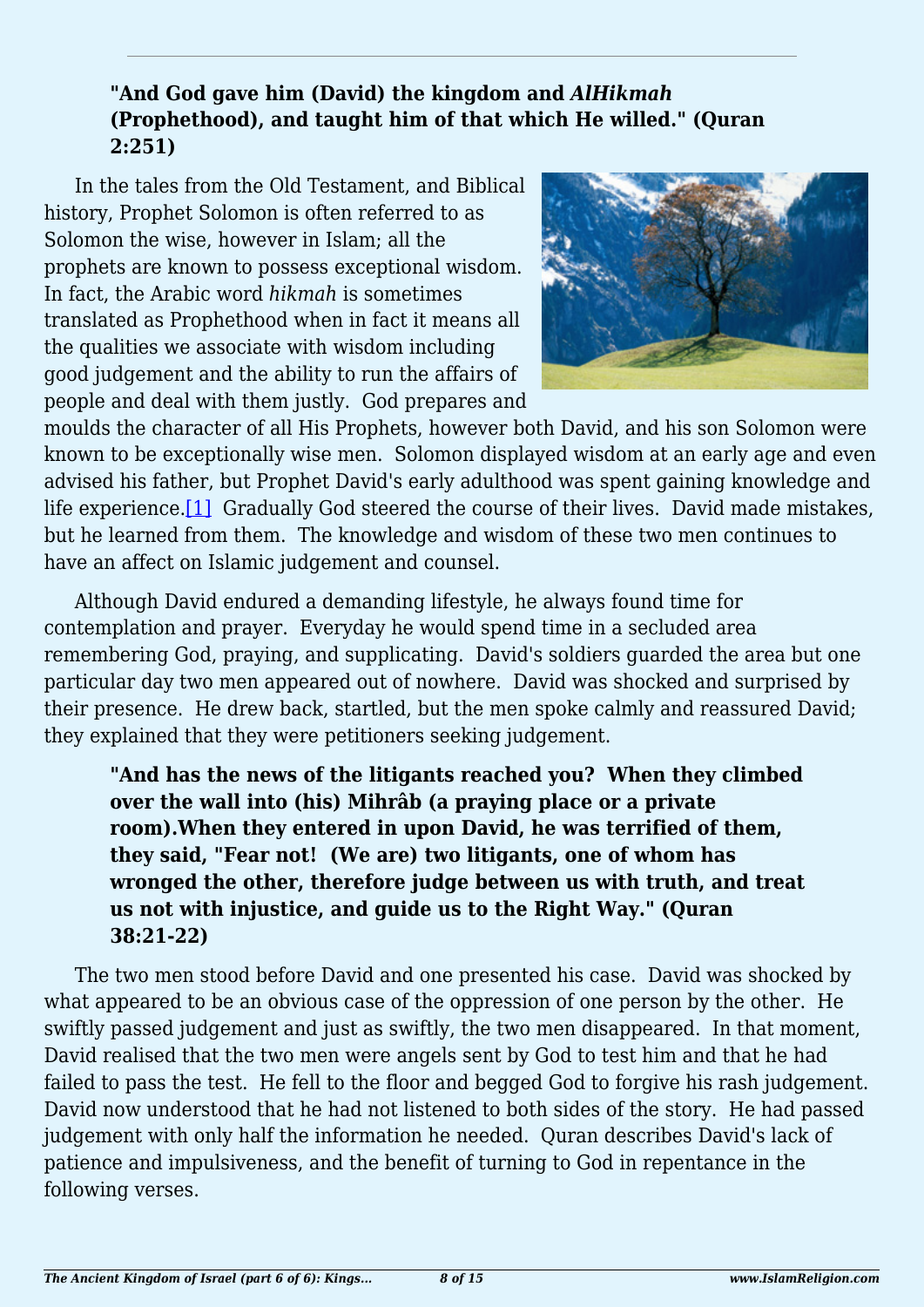**"Verily, my brother (in religion) has ninety-nine ewes, while I have (only) one ewe and he says, "Hand it over to me, and he overpowered me in speech." David said (immediately without listening to the opponent): "He has wronged you in demanding your ewe in addition to his ewes. And, verily, many partners oppress one another, except those who believe and do righteous good deeds, and they are few." And David guessed that We have tried him and he sought Forgiveness of his Lord, and he fell down prostrate and turned (to God) in repentance. Therefore, we forgave him that, and verily, for him is a near access to us, and a good place of (final) return (Paradise)." (Quran 38:23-25)**

<span id="page-8-0"></span>David learned valuable lessons from this experience. He learned that in order to make sound judgements one needed to have all the information available. He also learned the significance of recognising sins and mistakes and turning to God for forgiveness. Prophet Muhammad, may the mercy and blessings of God be upon him, told his followers that knowing something was not the same as seeing it.[\[2\]](#page-9-1) Meaning that one may have knowledge of something, but not true understanding until he or she has experienced it. God bestowed knowledge upon David, and gave him life experiences designed to mould and shape his character. David learned from his mistake and became a better man.

God sent the angels to teach David about fairness and justice and He rewarded David for his repentance. God granted David *al-hikmah* (prophethood) and appointed him to rule over the Children of Israel with wise judgement, and a soft heart. David recognised his mistake and repented. This changed him, and even today true repentance and fear of God can make us better people.

#### **"O David! Verily! e have placed you as a successor on earth, so judge you between men in truth (and justice) and follow not your desire for it will mislead you from the Path of God. Verily! Those who wander astray from the Path of God (shall) have a severe torment, because they forget the Day of Reckoning." (Quran 38:26)**

David's son Solomon was intelligent and wise, even as a child. Ibn Kathir, the renowned and respected Islamic scholar and exegete of the 14<sup>th</sup> century, relates that one day David was sitting, solving the problems of his people when two men, one of whom had a field, presented themselves to him. The owner of the field said: "O Prophet! This man's sheep came to my field at night and ate up the grapes and I have come to ask for compensation." David asked the owner of the sheep, **"**Is this true? " when he answered yes, David said, **"**I have decided that you should give him your sheep in exchange for the field. "

Solomon offered a different opinion. He suggested that the owner of the sheep should take the field to cultivate until the grapes grow, while the other man should take the sheep and make use of their wool and milk until his field is repaired. If the grapes grow, and the field returns to its former state, then the field owner should take his field and give back the sheep to their owner. " David accepted his son's wise counsel and thus from a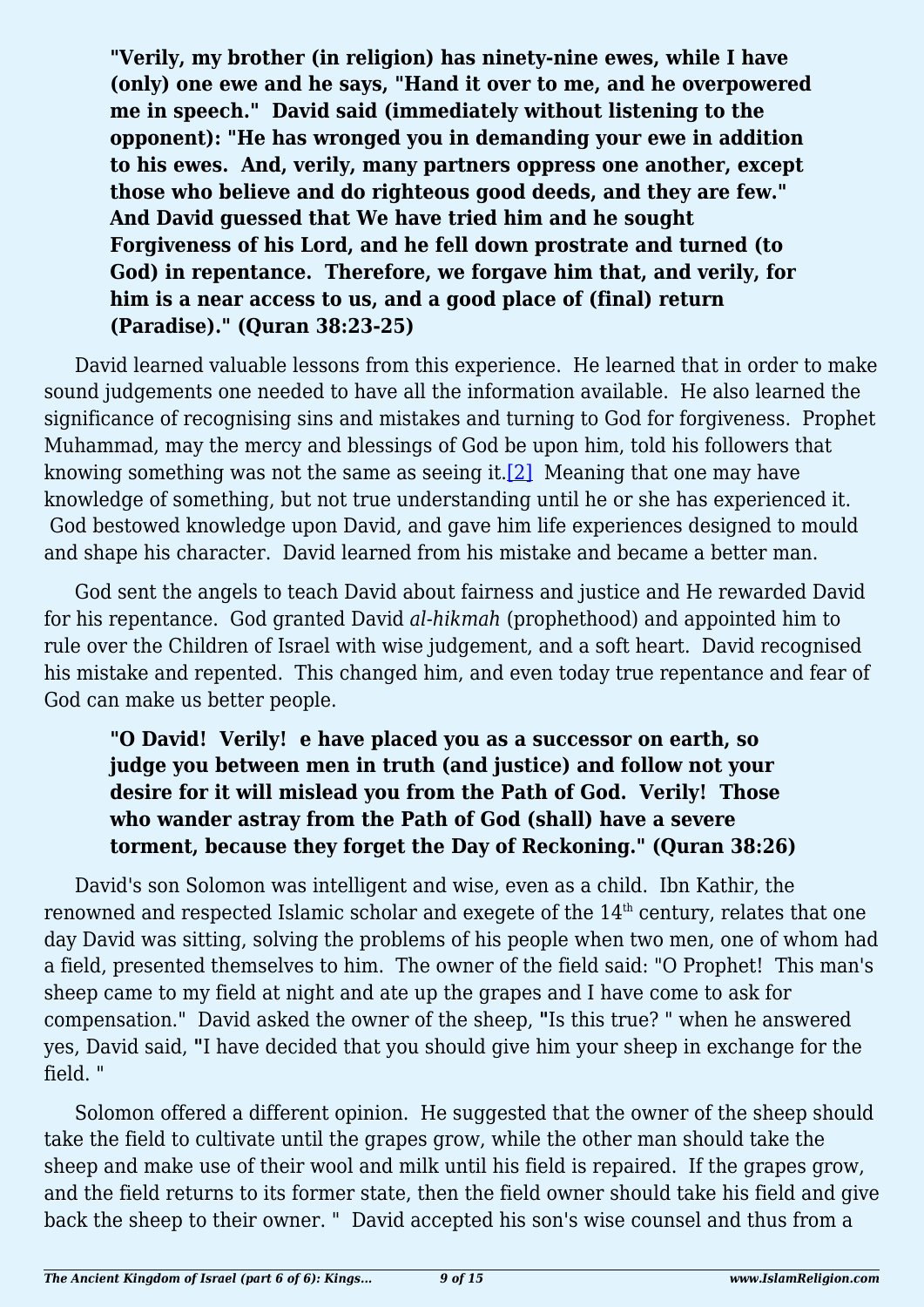young age Solomon earned the title, Solomon the Wise. However, that was not the only title history bestowed on Prophet Solomon. He is also known as Solomon the magnificent. When he took over his father's Empire, King Solomon led the Children of Israel into a Golden Age.

<span id="page-9-0"></span>Endnotes:

[\[1\]](#page-7-0) Based on the work of Imam Ibn Kathir - the Stories of the Prophets.

<span id="page-9-1"></span>[\[2\]](#page-8-0) *Saheeh Muslim*

# **The Ancient Kingdom of Israel (part 5 of 6): Into the Golden Age**

#### **Description:** All power and strength is from God alone.

By Aisha Stacey (© 2009 IslamReligion.com) Published on 04 May 2009 - Last modified on 25 Aug 2009

Category: [Articles](http://www.islamreligion.com/articles/) >[Comparative Religion](http://www.islamreligion.com/category/68/) > [Judaism](http://www.islamreligion.com/category/72/)

The prophets of God were mere human beings but their responsibilities required that they posses exceptional characteristics. Each Prophet was obligated to spread the same message - man's purpose is to worship One God. **(Quran 51:56)** However, they were also required to implement and uphold the laws of God. In order to make each prophet credible, God granted them miracles, pertinent and understandable to the people to whom they were sent. The miracle that defined Prophet Solomon was his unique kingdom.[\[1\]](#page-11-0)



<span id="page-9-2"></span>Both Prophet David, and his son Solomon were wise and just rulers because God had bestowed upon them knowledge, and good judgement. David established an empire, and Solomon led the children of Israel into a Golden Age. Solomon's kingdom was like no other that has ever existed, or indeed will exist in the future. God, the best of planners, involved Prophet Solomon in tests and trials designed to mould his character, thus his life was punctuated by events designed to mold knowledge and experience.

God describes Solomon as *"an excellent slave*" because of his sincere repentance. The tests and trials Solomon confronted sometimes led him to commit errors in judgement but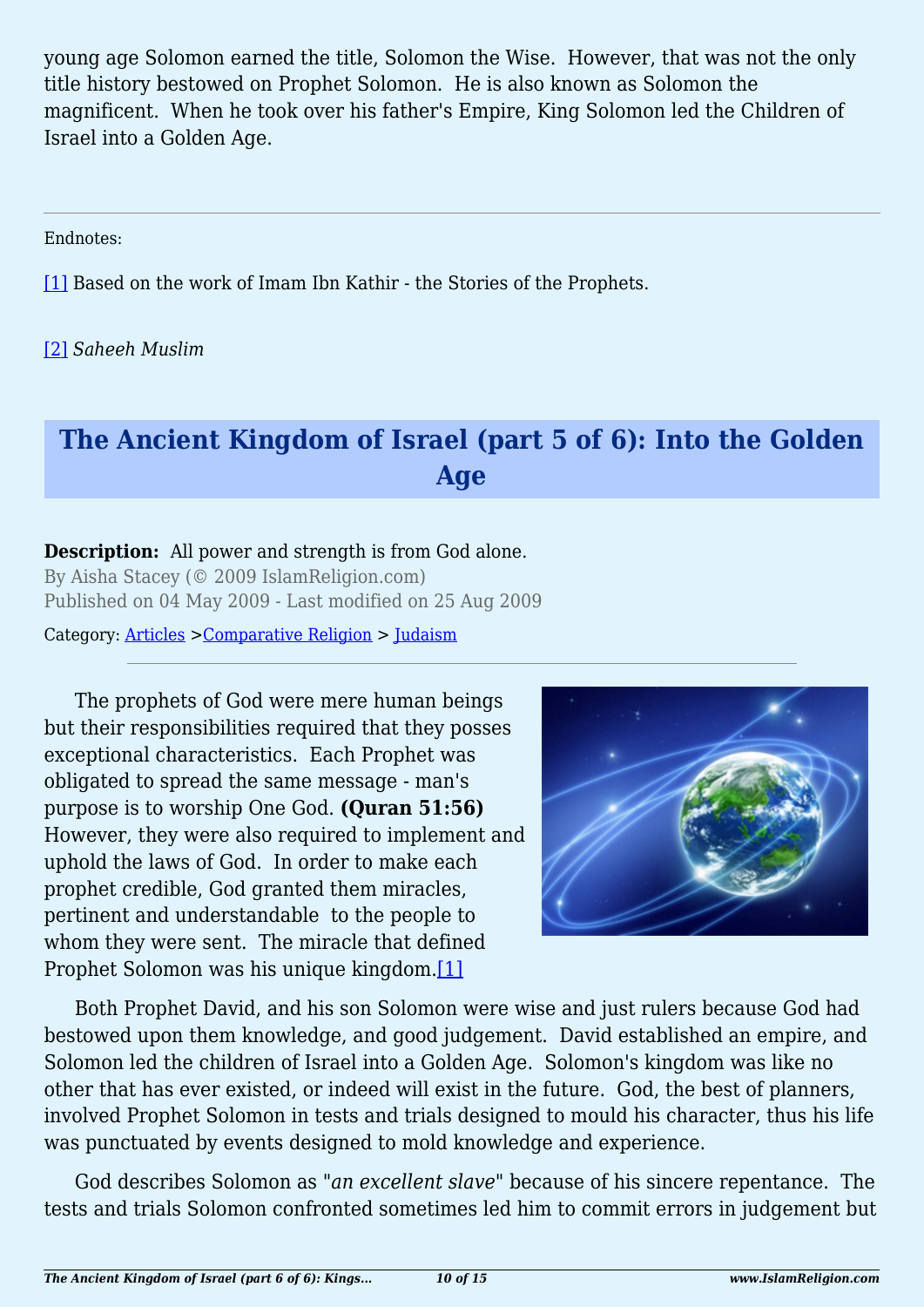he learned from his mistakes. On one occasion Solomon wiled away his time admiring his string of thoroughbred horses until the time for the afternoon prayer had passed. However, when he realised his error, he turned to God with remorse and sadness, and begged for forgiveness.

**"And to David We gave Solomon. How excellent a slave! Verily, he was ever oft returning in repentance (to Us)! When there were displayed before him, in the afternoon, well-trained horses of the highest breed. He said, "Alas! I did love these horses instead of remembering my Lord until the time for prayer was over, and (the sun) had hidden in the veil (of night). Then he said "Bring them (horses) back to me." Then he began to pass his hand over their legs and their necks (till the end of the display). And, indeed, We did try Solomon..." (Quran 38:30-34)**

Upon the death of Prophet David, Solomon inherited both the prophethood and the empire. Due to his high level of wisdom, Solomon was acutely aware of the power of God. He recognised that God was responsible for any condition he found himself in, whether easy or difficult, and he praised God for it. He said, **"All praise and thanks is due to God" (Quran 27: 15).** Solomon understood that no power or strength would be his, unless he requested it from God. Therefore, he turned to God and asked for a kingdom that would never be surpassed. God granted his request. He bestowed upon Solomon many abilities, and they assisted him in establishing a magnificent kingdom.

**"He said, "My Lord! Forgive me, and bestow upon me a kingdom such as shall not belong to any other after me. Verily, You are the Bestower."**

**So, We subjected to him the wind, it blew gently to his order whithersoever he willed, and also the devils from the jinns including every kind of builder and diver, and also other bound in fetters. (Saying of God to Solomon): "This is Our gift, so spend you or withhold, no account**

**will be asked." And verily, he enjoyed a near access to Us, and a good final return Paradise." (Quran 38:35-40)**

<span id="page-10-0"></span>Prophet Solomon was able to use and control the wind by the will of God. He could travel vast distances in a short amount of time. Furthermore, Solomon was able to control the devils from among the jinn[,\[2\]](#page-11-1) whom worked for him constructing buildings, mining metals, diving for treasures and generally securing the infrastructure of Solomon's kingdom. God also gave Solomon a fountain flowing with molten brass. Just as his father David was given the gift of being able to mould iron, Solomon was able to mould and bend brass into tools, armoury, and utensils.

 **"And to Solomon We subjected the wind strongly raging, running by his command towards the land, which We had blessed. And of everything, We are the All-Knower. And of the devils from the jinn**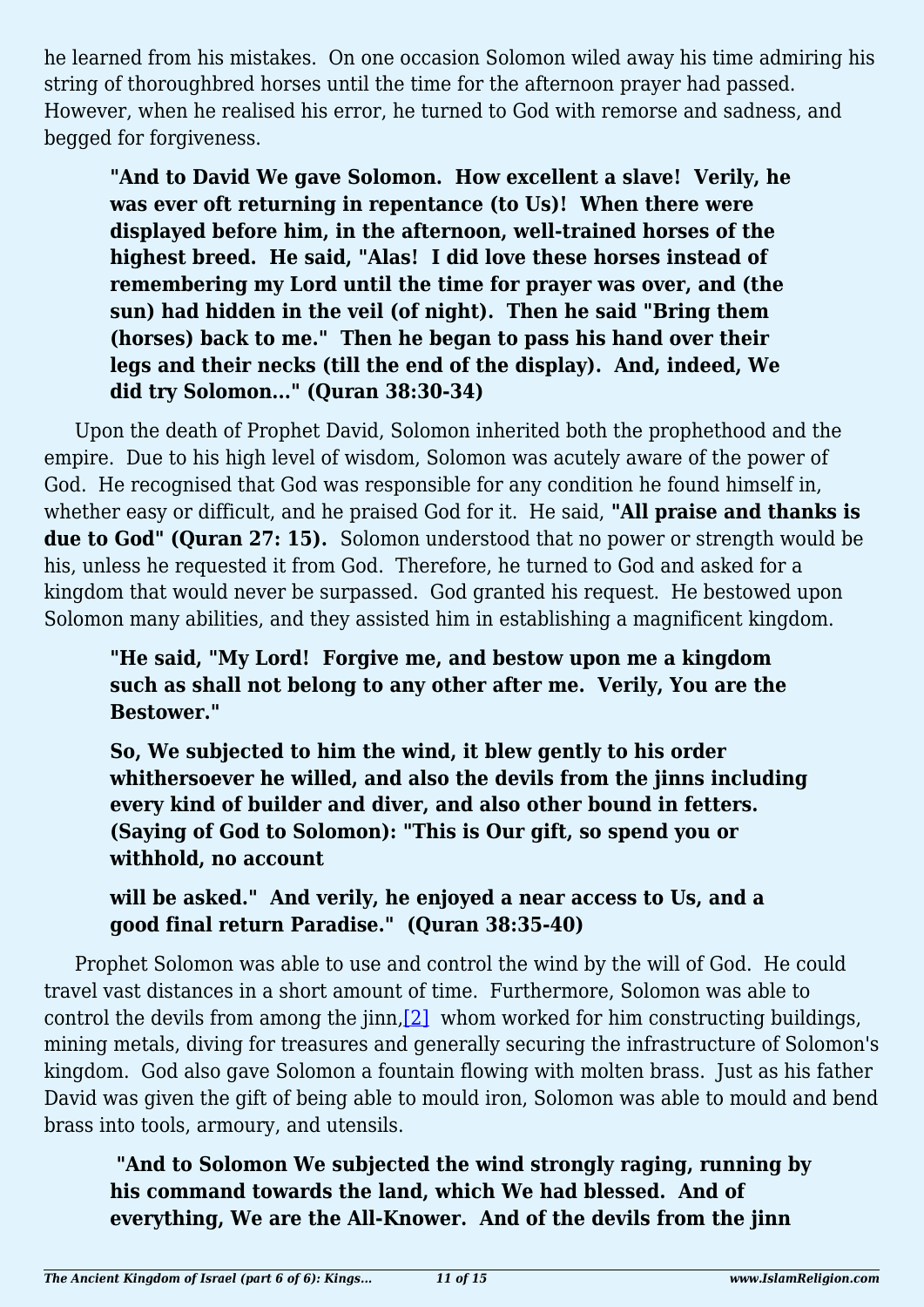**were some who dived for him, and did other work besides that; and it was We who guarded them." (Quran 21:81-82)**

**"And We caused a fount of molten brass to flow for him, and there were jinns that worked in front of him by the Leave of his Lord, and whosoever of them turned aside from Our Command, We shall cause him to taste of the torment of the blazing Fire. They worked for him what he desired, (making) high rooms, images, basins as large as reservoirs, and (making) cauldrons fixed (in their places). "Work you, O family of David, with thanks!" But few of My slaves are grateful." (Quran 34:12-13)**

Prophet Solomon was a King of great renown. His Kingdom was unique and his Empire represented a golden age for the Children of Israel. He ruled with wisdom and justice, and acknowledged that all power and strength were from God alone. King Solomon however was not the only mighty ruler in the area. In the land now known as Yemen but once known as Sheba, lived a Queen named Bilqis.

<span id="page-11-0"></span>Endnotes:

[\[1\]](#page-9-2) Based on the work of Imam Ibn Kathir. The Stories of the Prophets.

<span id="page-11-1"></span>[\[2\]](#page-10-0) Jinn are beings created by God, from smokeless fire, before the creation of humankind. Some are good and some are evil, some are Muslim, and some are not.

# **The Ancient Kingdom of Israel (part 6 of 6): Kingship and Prophethood**

#### **Description:** An army marches and King Solomon encounters Oueen Bilgis.

By Aisha Stacey (© 2009 IslamReligion.com) Published on 11 May 2009 - Last modified on 25 Aug 2009

Category: [Articles](http://www.islamreligion.com/articles/) >[Comparative Religion](http://www.islamreligion.com/category/68/) > [Judaism](http://www.islamreligion.com/category/72/)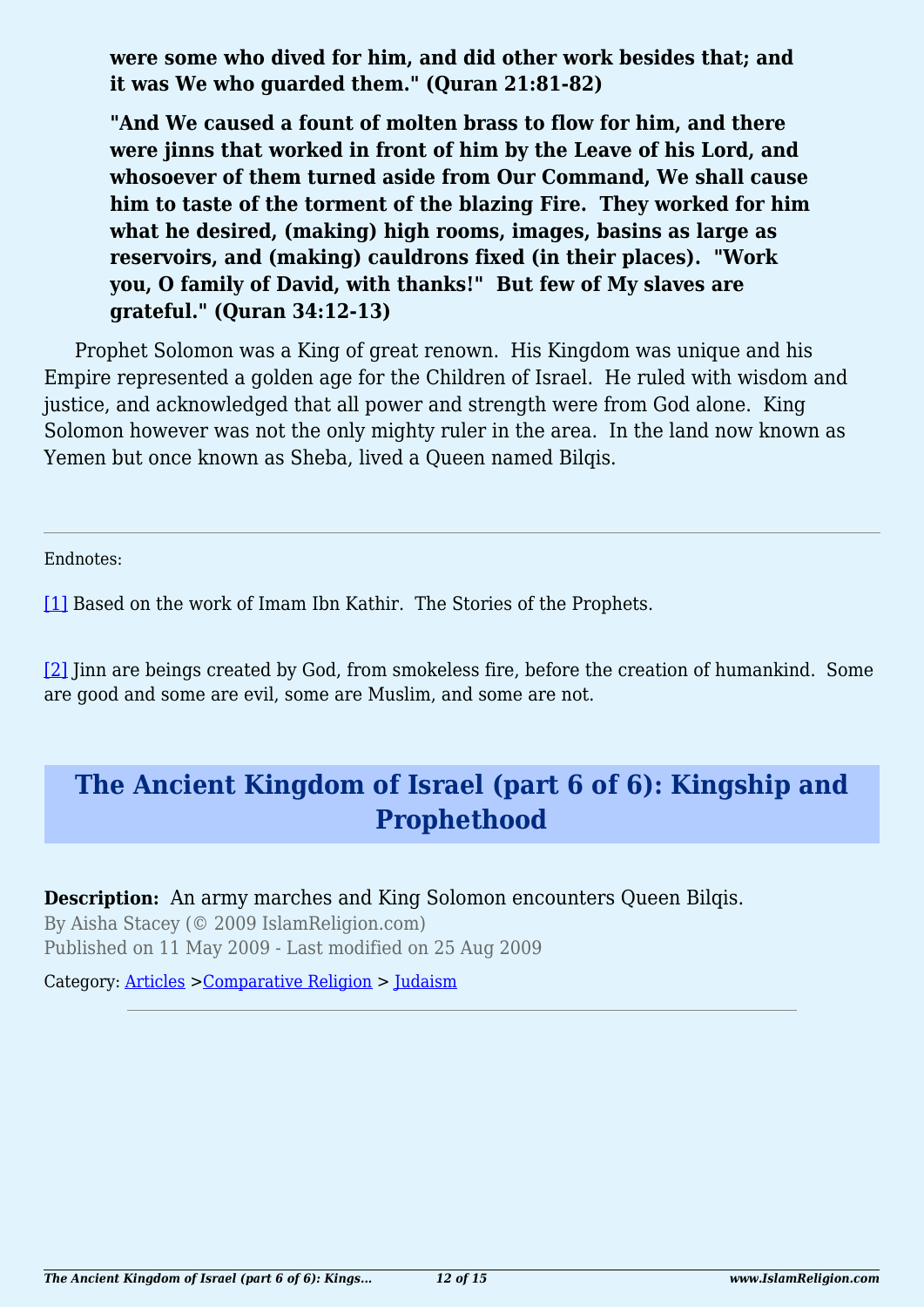The story of King Solomon and the Queen of Sheba is the final part in a series of articles about the Ancient Kingdom of Israel. Many people may have been intrigued by the fact that the characters and stories are similar to those contained in Biblical texts and history. However, the Islamic perspective differs in some fundamental ways.



Solomon was both a prophet and a king. His mission as a Prophet of God was to spread the message that God is One, without partner or similitude. He also upheld the laws of God,. As king, he led the Children of Israel into a golden age of wealth and prosperity.

Solomon's kingdom and army were beyond compare. His army consisted of battalions of men, troops of jinn (creations from fire) and even squadrons of birds. Solomon was able to communicate with birds, control the jinn, and command the respect and loyalty of men. He marched with the immense army, believed to number in the hundreds of thousands, across his empire.

# **The Mosque in Jerusalem**

Muslims believe that Masjid al Aqsa (the Holy Mosque in Jerusalem) was rebuilt or expanded by King Solomon. According to Islamic history, Prophet Jacob, built Masjid al Aqsa approximately 40 years after his grandfather Prophet Abraham built the House of God in Mecca. Islam totally rejects the notion that King Solomon built a temple on the Masjid al Aqsa site, and herein lays one of the basic differences between Jewish and Islamic belief. It is what causes some of the dilemmas that exist in the Holy Land today. Although a Prophet in all three monotheistic religions, small differences about the nature and history of Solomon have, over time, created great divides.

### **Towards Sheba**

After consolidating his kingdom, with Jerusalem as the capital, Solomon and his army marched towards the area known as Sheba. Rain in this area (the Empty Quarter of the Saudi Arabian desert and Yemen) was seasonal; therefore, the people had constructed dams and irrigation networks. The barren land was transformed into vast gardens and fertile plains. After learning of this lush greenery, Solomon wanted to see the transformation himself.

The battalions marched forward and came to a valley populated by ants. One of the tiny ants saw the huge army approaching and cried out. **"O ants! Enter your dwellings, lest Solomon and his army crush you, while they perceive not." (Quran 27:18).**  Solomon understood the language of the ants and he smiled, pleased that the ant knew that he would not allow the nation of ants to be crushed intentionally. Solomon was grateful to God and thanked him for saving the ant's lives. He was not a tyrannical King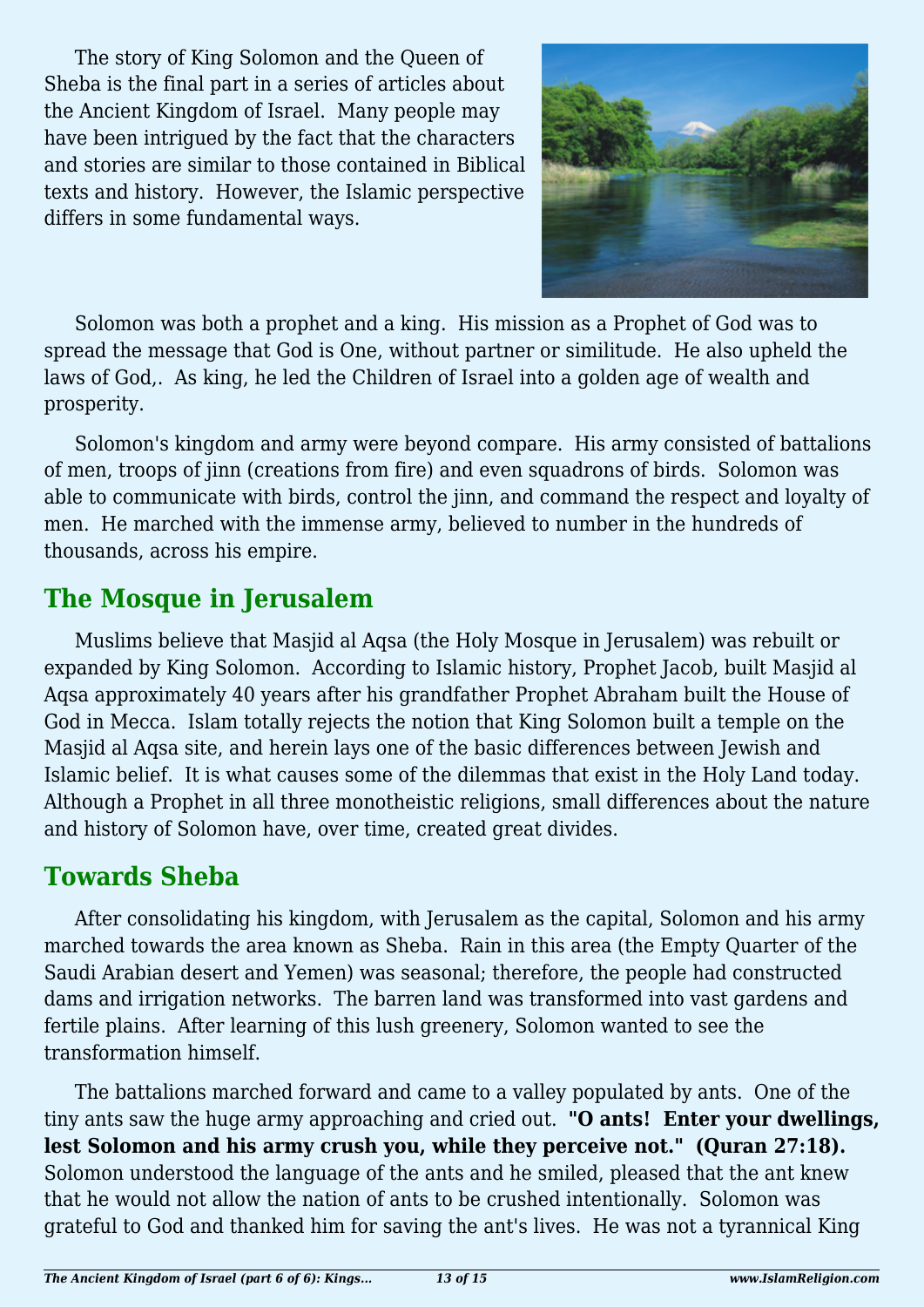who ruled with an iron fist over his dominion; Solomon treated all of God's creatures with respect.

After his encounter with the ant, Solomon was inspecting his army and noticed that one particular bird was missing from the ranks. He inquired as to the hoopoe's whereabouts and was determined to punish the bird for its absence. The hoopoe was a bird able to detect underground waterways and King Solomon was particularly interested in how and why the Sheba plains were lush and fertile. With in a short time the hoopoe returned and addressed King Solomon saying,

**"I have grasped (the knowledge of a thing) which you have not grasped and I have come to you from Sheba with true news. I found a woman ruling over them, she has been given all things that could be possessed by any ruler of the earth, and she has a great throne. I found her and her people worshipping the sun instead of God, and Satan has made their deeds fair seeming to them, and has barred them from God's Way, so they have no guidance." (Quran 27: 22-24)**

The Hoopoe worshipped and obeyed God with true submission. The bird explained to King Solomon that although Queen Bilqis' throne was truly magnificent and a wonder of the age the Owner of the Supreme Throne was God, the Almighty. Solomon addressed the hoopoe saying,

#### **"We shall see whether you speak the truth or you are one of the liars. Go with this letter of mine, and deliver it to them, then draw back from them, and see what answer they return."**

The hoopoe dropped the letter into the Queen's lap and withdrew, hiding, listening to the exchange between the Queen and her advisors.

**"She said, "O chiefs! Verily! Here is a delivered to me a noble letter. Verily! It is from Solomon and verily! It (reads), 'I begin with the Name of God, the Most Beneficent, the Most Merciful; be you not arrogant towards me, but come to me as Muslims (true believers who submit to God with full submission)."**

**She said, "O chiefs! Advise me in this case of mine. I decide no case till you are present with me."**

**They said, "We have great strength, and great ability for war, but it is for you to command; so think over what you will command."" (Quran 27:27-33)**

Queen Bilqis displayed wisdom, for although she had the ability to engage in a war, she chose instead to send gifts to King Solomon. Solomon returned the gifts explaining that God had already given him everything that he needed. He dealt with Bilqis respectfully but pointed that if she did not cease worshipping the sun he would have no choice but to uproot her kingdom and drive her people from their land. Again, Bilqis displayed wisdom and good judgement.